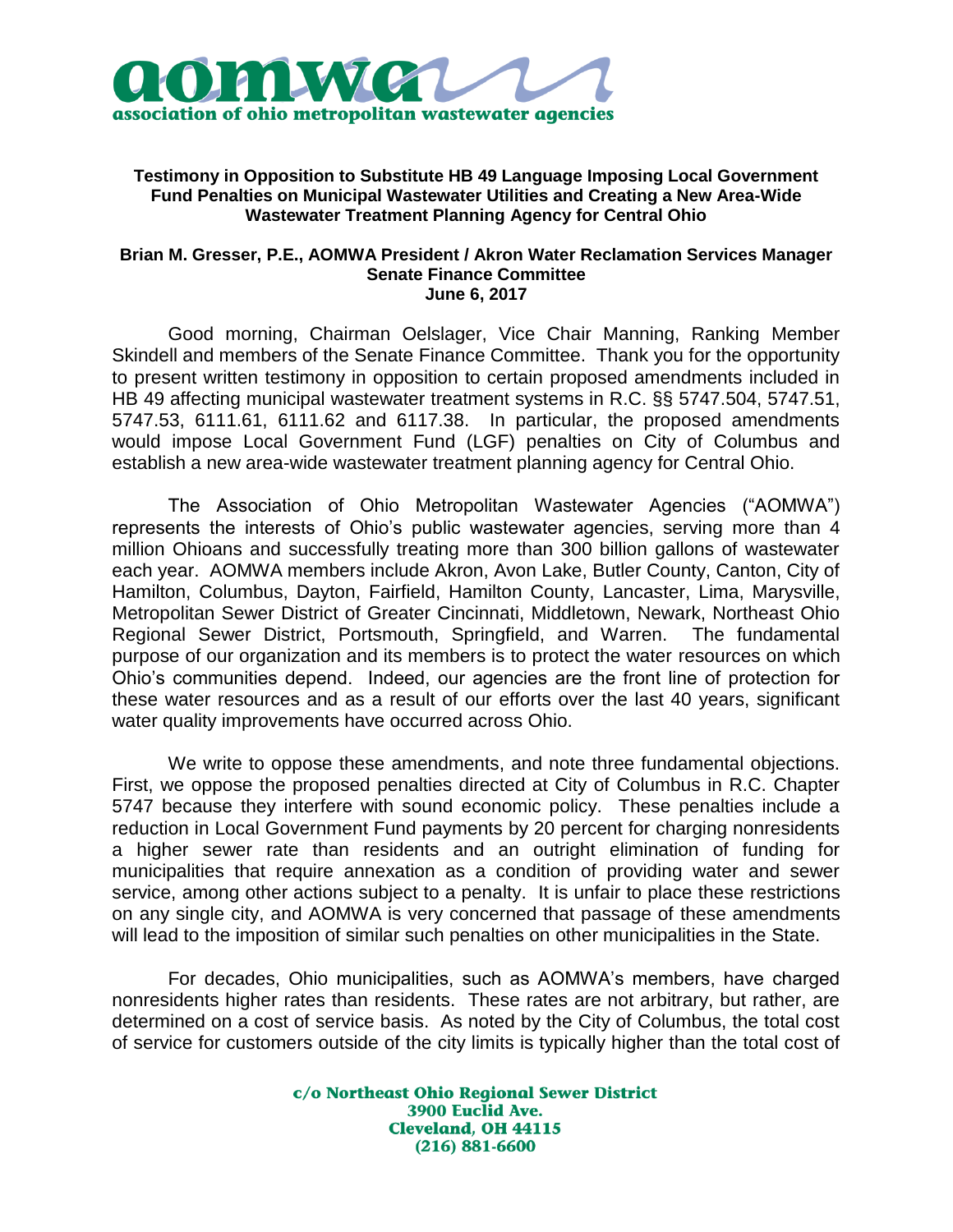

service for customers inside the city limits—in Columbus' case, the cost is currently 1.2 to 1.6 times higher for customers outside the city limits. Furthermore, city residents ultimately own the system, while nonresidents have flexibility to leave the system and contract with a private water and sewer provider. Additionally, municipalities are responsible for securing funding through bonds. If necessary, municipalities would be forced to levy a tax on residents to fulfill its obligations, while nonresidents would not be subject to this tax. Finally, municipalities are responsible for complying with state and federal environmental laws, and bear the burden of compliance with these regulations. Consequently, higher rates for nonresidents reflect the additional risk taken by municipalities in providing these services.

Additionally, by requiring annexation to receive water and sewer services, Ohio municipalities have been able to fund infrastructure to support development both inside and outside of city limits. The policy of conditioning water and sewer service on annexation also allows municipalities to control infrastructure expansion and avoid uncontrolled growth.

Second, Ohio courts have repeatedly recognized municipal utility power under Article XVIII of the Ohio Constitution. *State ex rel. McCann v. Defiance*, 167 Ohio St. 313, 315, (1958). In fact, the Ohio Supreme Court has held that the General Assembly cannot limit the price that can be charged to nonresidents, because to do so would conflict with Article XVIII. *Id*. Additionally, municipalities have sole authority to decide whether to sell its water to nonresidents. *State ex rel. Indian Hill Acres, Inc. v. Kellogg*, 149 Ohio St. 461 (1948), paragraph three of the syllabus ("In the absence of contract, the municipality, in selling and delivering any surplus product to others than the inhabitants thereof, does not become such a public utility as to be bound to serve indiscriminately all who may demand such service, but the municipality may sell and dispose of its surplus products in such quantities and in such manner as the council thereof determines to be in the best interest of the municipality and its inhabitants."). Furthermore, courts have repeatedly rejected constitutional challenges to ordinances that require annexation as a condition to providing service. *Clark v. Greene County Combined Health District*, 108 Ohio St.3d 427, 430 (2006) ("[A] municipality can require annexation agreements in exchange for providing water and sewer services"); *Bakies v. Perrysburg*, 108 Ohio St.3d 361, 365-66 (2006); *Shipman v. Lorain County Bd. of Health*, 64 Ohio App.2d 228, 233 (1979) ("Plaintiffs have not demonstrated either a federal or state constitutional prohibition against the ordinance [requiring annexation prior to use of city utilities]."). Consequently, these proposed amendments to R.C. Chapter 5747 unconstitutionally interfere with long-recognized municipal powers protected by Article XVIII of the Ohio Constitution.

Third, AOMWA's members are concerned about the establishment and structure of the proposed new regional wastewater treatment planning agency for Central Ohio in

> c/o Northeast Ohio Regional Sewer District 3900 Euclid Ave. **Cleveland, OH 44115**  $(216) 881 - 6600$